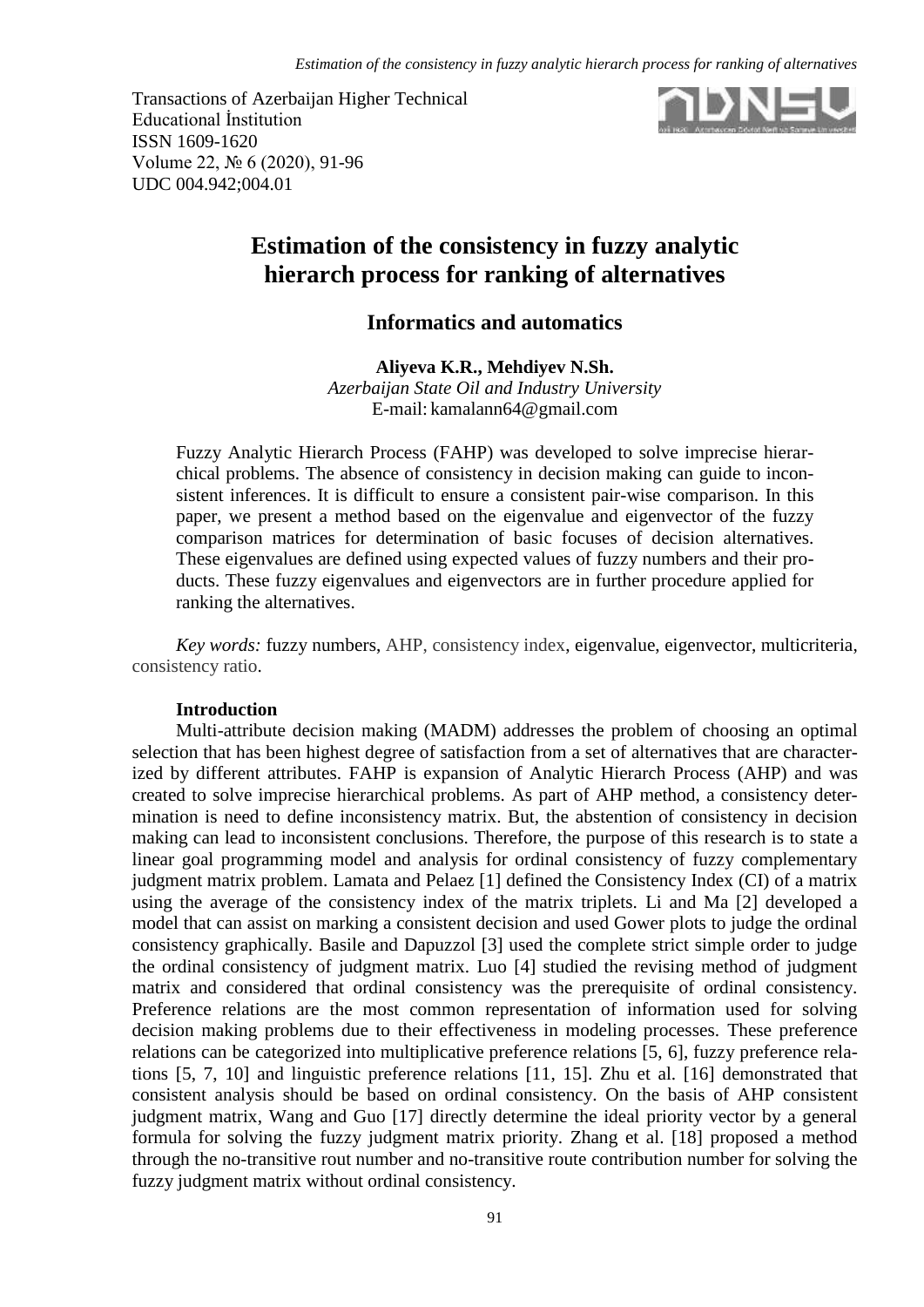### **Preliminaries**

Since Saaty's AHP method is based on determining eigenvalue and eigenvectors of the fuzzy matrix  $\tilde{F}$  at the appropriate hierarchical level, here is suggested one method to solve the fuzzy eigenvalue and eigenvector problem and find solutions of the system of homogenous fuzzy linear equations. The Analytic Hierarchy Process (AHP) permits for inconsistency because in making judgments people are more likely to be drastically inconsistent than drastically consistent because they cannot evaluate exactly measurement values even from a known scale and worse when they deal with intangibles (*a* is preferred to *b* twice and *b* to *c* three times, but *a* is preferred to *c* only five times) and ordinally intransitive (*a* is preferred to *b* and *b* to *c* but *c* is preferred to *a*) [19]. We can list the measurements as  $w_1, w_2, ..., w_n$ . If we compare the measurement for element *i* with the measurement of element *j*, the result of the comparison is a value expressed as the ratio between  $w_i$  and  $w_i$ . The opposite comparison, between *j* and *i*, is clearly therefore expressed as the ratio between  $w_i$  and  $w_i$ . If we accept this symmetry of comparison, the matrix created has a particularly interesting property which turns out to be useful in examining the degree of consistency when we do not have the requisite measuring tool [20].

**Definition 1.** Fuzzy matrix  $\tilde{F}$  characterized by low, medium and upper crisp matrices. Crisp matrices  $F_1$ ,  $F_m$ ,  $F_u$  are obtained according to

$$
\tilde{f}_{ij} = (f_{ij,l}, f_{ij,m}, f_{ij,u})
$$
\n
$$
C_1 \t C_2 \t ... \t C_m
$$
\n
$$
A_{n \times m} = f_2 \t x_{21} \t x_{22} \t ... \t x_{2m}
$$
\n
$$
f_n \t x_{n1} \t x_{n2} \t ... \t ...
$$
\n
$$
f_n \t x_{n1} \t x_{n2} \t ... \t x_{nm}
$$
\n(2)

**Definition 2.** The triangular fuzzy number, as a special type of a fuzzy set over the set of real numbers (real line) *R* .Obtained matrices are used for calculation of a system of fuzzy linear homogenous equations.

$$
\overline{F}_l w_l + \overline{F}_m w_m + \overline{F}_u w_u - \overline{\lambda}_l w_l - \overline{\lambda}_m w_m - \overline{\lambda}_u w_u = 0
$$
\n(3)

where,

$$
\overline{\lambda_i} = 2\lambda_i + \lambda_m
$$
  
\n
$$
\overline{\lambda_m} = \lambda_i + 4\lambda_m
$$
  
\n
$$
\overline{\lambda_u} = \lambda_m + 2\lambda_u
$$
\n(4)

**Definition 3.** All the values in these equations are positive ones, crisp eigenvalues are represented by three systems:

$$
\overline{F_i} w_l = \overline{\lambda_l} w_l
$$
\n
$$
\overline{F_m} w_m = \overline{\lambda_m} w_m
$$
\n
$$
\overline{F_u} w_u = \overline{\lambda_u} w_u
$$
\n(5)

An important consideration in terms of the quality of the ultimate decision relates to the consistency of judgments that the decision maker demonstrated during the series of pairwise comparisons.

**Definition 4.** Consistency index and criterion allows the decision maker to study the consistency of each matrix in an adaptable way. Using the index and criterion that we present, the user can decide about the matrix consistency using not only the matrix entries, but also the level of consistency that the decision maker needs in this particular case. The consistency index (CI):

$$
CI = \frac{\lambda_{\text{max}} - n}{n - 1}
$$
 (6)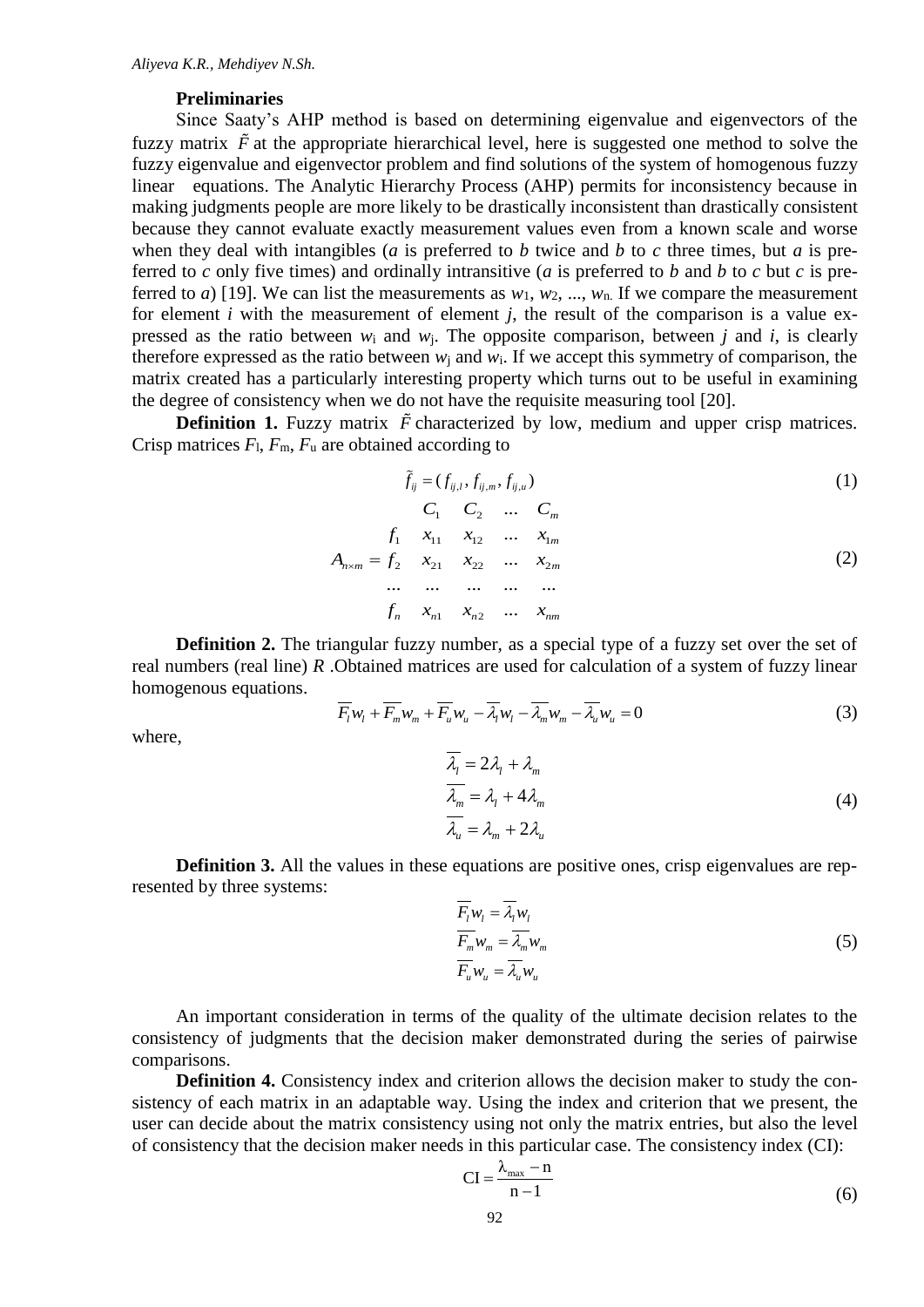The AHP provides a measure of the consistency of pairwise comparison judgments by computing a consistency ratio.

**Definition 5.** The consistency ratio (CR):

$$
CR = \frac{CI}{RI}
$$
 (7)

Table 1. Average random consistency RI

| n  |      | ∼        | ້    |                                                                            |                          |  |      |      |
|----|------|----------|------|----------------------------------------------------------------------------|--------------------------|--|------|------|
| RI | 0.00 | $0.00\,$ | 0.58 | $\begin{array}{ c c c c c c c c } \hline 0.90 & 1.12 \\\hline \end{array}$ | $1.24$   $1.32$   $1.41$ |  | 1.45 | 1.49 |

CR is less than 0.10, it means that the chosen matrix is optimal.

#### **Statement of the problem**

The proposed method of the fuzzy AHP was applied for the personal selection problem which is a multicriteria decision making (MCDM) problem since it contains different and conflicting criteria. Suppose that an MCDM problem involves 5 criteria –  $C_1$ ,  $C_2$ ,  $C_3$ ,  $C_4$ ,  $C_5$  and 5 alternatives – *A*, *B*, *D*, *E*, *F*. *C*<sub>1</sub> – Relevant experience; *C*<sub>2</sub> – Education; *C*<sub>3</sub> – Technical skills; *C*<sub>4</sub>  $-$  Relocation,  $C_5$  – Communication.

| Criteria             |         | しっ              |               | $\mathsf{L}_4$  |                 |
|----------------------|---------|-----------------|---------------|-----------------|-----------------|
| $\mathcal{C}^{}_{1}$ | (1,1,1) | (1/5, 1/3, 1/1) | (1/4,1/2,1/1) | (1/5, 1/3, 1/1) | (1/6,1/4,1/2)   |
| C <sub>2</sub>       | (1,3,5) | (1,1,1)         | (1,2,4)       | (1/5, 1/3, 1/1) | (1/4,1/2,1/1)   |
| $C_{3}$              | (1,2,4) | (1/4, 1/2, 1/1) | (1,1,1)       | (1/4,1/2,1/1)   | (1/4,1/2,1/1)   |
| $C_4$                | (1,3,5) | (1,3,5)         | (1,2,4)       | (1,1,1)         | (1/5, 1/3, 1/1) |
| $C_5$                | (2,4,6) | (1,2,4)         | (1,2,4)       | (1,3,5)         | (1,1,1)         |

Table 2. Linguistic performance rating of fuzzy numbers

When the elements compared are expressed in the same units of measurement and we use a suitably precise measuring tool, then pairwise comparison is unnecessary. The answer to the question of how much more important one element is than the others is given simply by the combination of the measurements of all the elements. It is worth investigating the properties of the comparison matrix in the case of precise measurements. The pairwise comparison matrix for precise measurements of any number of elements is a consistency matrix. The initiator of the AHP, Thomas Saaty, discovered certain properties of this type of matrix, which allow the verification of the consistency of the measurements in situations when there is no opportunity for taking precise measurements [20].

#### **Solution of the problem**

The basic idea is that a matrix is consistent or not depending on the scope. In different cases, the decision makers required different degrees of consistency and we can represent these levels consistency in the analytic hierarchy process. One special matrix is therefore either consistent or not consistent depending on two different factors: a) a consistency index ( $\lambda_{\text{max}}$ ); b) the level of consistency needed ( $\alpha$ ),  $0 \le \alpha \le 1$ . This level  $\alpha$  provides adaptability to different scopes. In this case, we can determine if a specific matrix is a sufficiently. By using MATLAB we obtained three crisp matrices: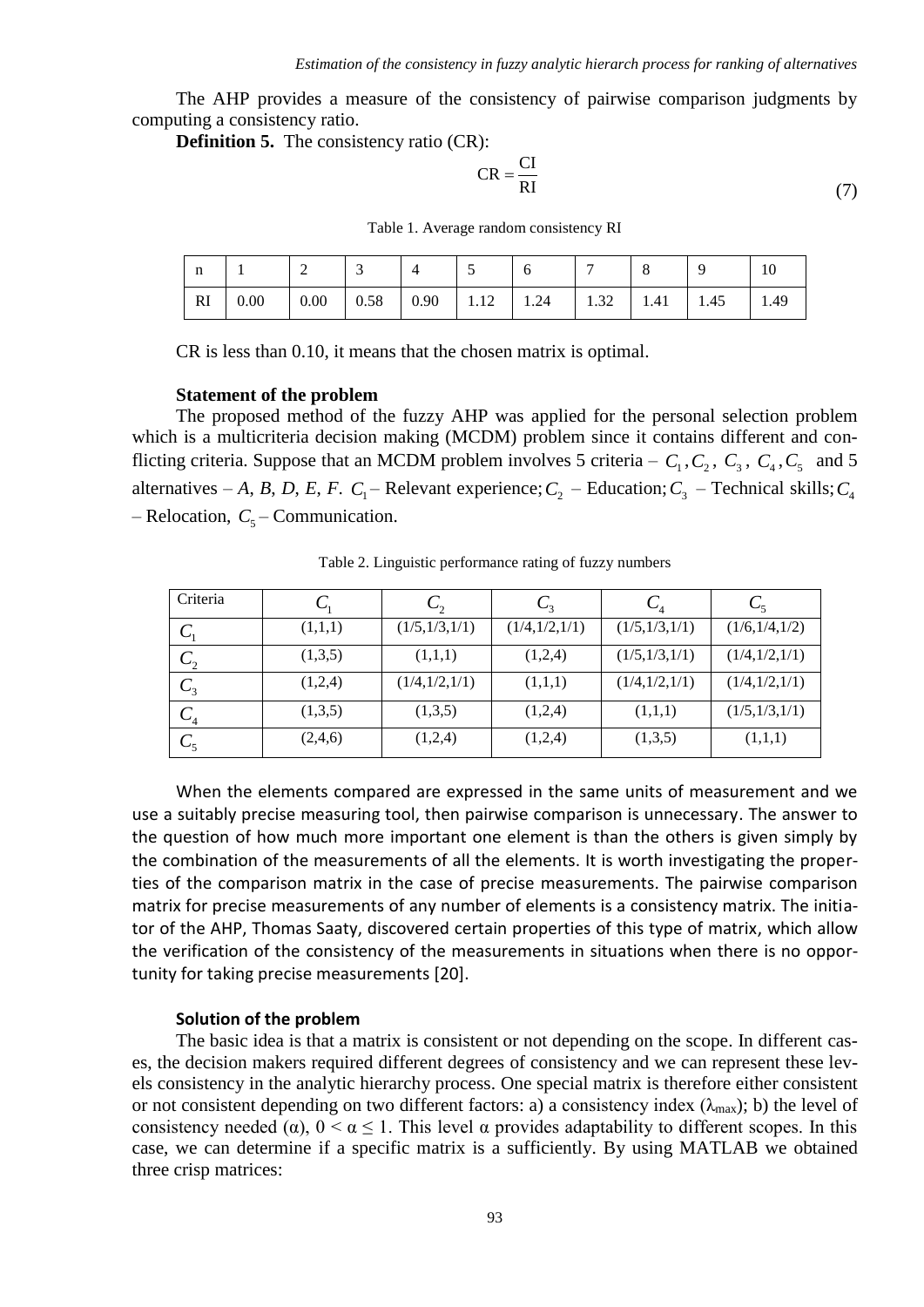#### *Aliyeva K.R., Mehdiyev N.Sh.*

| FL   |      |      |      |      |
|------|------|------|------|------|
|      | 0.2  | 0.25 | 0.2  | 0.17 |
|      |      |      | 0.2  | 0.25 |
|      | 0.25 |      | 0.25 | 0.25 |
| 1.00 |      |      |      | 0.2  |
| 2.00 | 1.00 | 1.00 | 1.00 | 1.00 |

| <b>FM</b>                   |      |      |      |          |
|-----------------------------|------|------|------|----------|
|                             | 0.33 | 0.5  | 0.33 | 0.25     |
| 3                           |      | 2    | 0.33 | 0.5      |
| $\mathcal{D}_{\mathcal{L}}$ | 0.5  |      | 0.5  | 0.5      |
| 3                           | 3.00 | 2.00 |      | 0.33     |
| 4.00                        | 2.00 | 2.00 | 3.00 | $1.00\,$ |

| FU   |      |      |      |      |
|------|------|------|------|------|
|      |      |      |      | 0.5  |
|      |      |      |      |      |
| 4.00 |      |      |      |      |
|      |      |      |      |      |
| 6.00 | 4.00 | 4.00 | 5.00 | 1.00 |

$$
\overline{F_t} = 2F_t + F_m
$$
  
\n
$$
\overline{F_m} = 2F_t + 4F_m + F_u
$$
  
\n
$$
\overline{F_u} = F_m + 2F_u
$$

Using this formula results are below:

| $F_{i}$ |     |     |     |     |
|---------|-----|-----|-----|-----|
| 3.0     | 0.7 | 1.0 | 0.7 | 0.6 |
| 5.0     | 3.0 | 4.0 | 0.7 | 1.0 |
| 4.0     | 1.0 | 3.0 | 1.0 | 1.0 |
| 5.0     | 5.0 | 4.0 | 3.0 | 0.7 |
| 8.0     | 4.0 | 4.0 | 5.0 | 3.0 |

| $\overline{F}$ |     |     |     |     | Fm   |      |      |      |     | $\mathfrak u$ |      |      |     |     |
|----------------|-----|-----|-----|-----|------|------|------|------|-----|---------------|------|------|-----|-----|
| 3.0            | 0.7 |     | 0.7 | 0.6 | 6.0  | 2.5  | 3.3  | 2.5  | 1.7 | 3.0           | 2.3  | 2.5  | 2.3 | 1.3 |
| 5.0            | 3.0 | 4.0 | 0.7 | 1.0 | 18.0 | 6.0  | 13.0 | 2.5  | 3.3 | 13.0          | 3.0  | 10.0 | 2.3 | 2.5 |
| 4.0            | 1.0 | 3.0 | 1.0 | 1.0 | 13.0 | 3.3  | 6.0  | 3.3  | 3.3 | 10.0          | 2.5  | 3.0  | 2.5 | 2.5 |
| 5.0            | 5.0 | 4.0 | 3.0 | 0.7 | 18.0 | 18.0 | 13.0 | 6.0  | 2.5 | 13.0          | 13.0 | 10.0 | 3.0 | 2.3 |
| 8.0            | 4.0 | 4.0 | 5.0 | 3.0 | 24.0 | 13.0 | 13.0 | 18.0 | 6.0 | 16.0          | 10.0 | 10.0 | 3.0 | 3.0 |

| $\overline{F}$ |     |     |     |         |  |      |      |      |      |     |  |      | F<br>u |      |      |     |  |  |
|----------------|-----|-----|-----|---------|--|------|------|------|------|-----|--|------|--------|------|------|-----|--|--|
| 3.0            | 0.7 | 1.0 | 0.7 | 0.6     |  | 6.0  | 2.5  | 3.3  | 2.5  | 1.7 |  | 3.0  | 2.3    | 2.5  | 2.3  | 1.3 |  |  |
| 5.0            |     | 4.0 | 0.7 | 1.0     |  | 18.0 | 6.0  | 13.0 | 2.5  | 3.3 |  | 13.0 | 3.0    | 10.0 | 2.3  | 2.5 |  |  |
| 4.0            | 1.0 | 3.0 | 1.0 | $1.0\,$ |  | 13.0 | 3.3  | 6.0  | 3.3  | 3.3 |  | 10.0 | 2.5    | 3.0  | 2.5  | 2.5 |  |  |
| 5.0            | 5.0 | 4.0 | 3.0 | 0.7     |  | 18.0 | 18.0 | 13.0 | 6.0  | 2.5 |  | 13.0 | 13.0   | 10.0 | 3.0  | 2.3 |  |  |
| 8.0            | 4.0 | 4.0 | 5.0 | 3.0     |  | 24.0 | 13.0 | 13.0 | 18.0 | 6.0 |  | 16.0 | 10.0   | 10.0 | 13.0 | 3.0 |  |  |

With MATLAB software program eigenvalues are obtained

$$
\overline{\lambda}_{\scriptscriptstyle \rm I} = 11.4 \qquad \qquad \overline{\lambda}_{\scriptscriptstyle \rm m} = 34.01 \qquad \qquad \overline{\lambda}_{\scriptscriptstyle \rm u} = 24.6
$$

By using linear homogenous equations  $\lambda_1$ ,  $\lambda_m$ ,  $\lambda_u$  are founded

$$
\lambda_1 = 3.03
$$
  

$$
\lambda m = 5.34
$$
  

$$
\lambda u = 9.63
$$

On this basis, we can construct indicators showing the consistency of the expert's estimates. For evaluations of consistency, T. Saaty [20] proposes the following solution:

$$
CI = \frac{5.34 - 5}{5 - 1} = 0.085
$$
  

$$
CR = \frac{0.085}{1.12} = 0.075
$$
  
0.075 ≤ 0.10

The consistency index (CI) refers to the average of the remaining solutions of the characteristic equation for the inconsistent matrix *A*. This index increases in proportion to the inconsistency of the estimates. In a decision problem it is common practice to ask the decision maker to revise his judgments until a value of CR smaller than 0.1 is reached.

### **Conclusion**

The AHP method is very useful method for MCDM process in which there is hierarchy between criteria, sub-criteria and alternatives. This process proposed more complete, flexible, realistic results specifically for the decision criteria that have qualitative nature. Applying MATLAB software program the following eigenvalues for the matrix  $C_{ij}$  are  $\lambda_{l}$ ,  $\lambda_{m}$ ,  $\lambda_{u}$ . For the  $C_{ij}$  matrix consistency index and consistency ratio is very small, from this results *C* matrix is very consistent and may be accepted.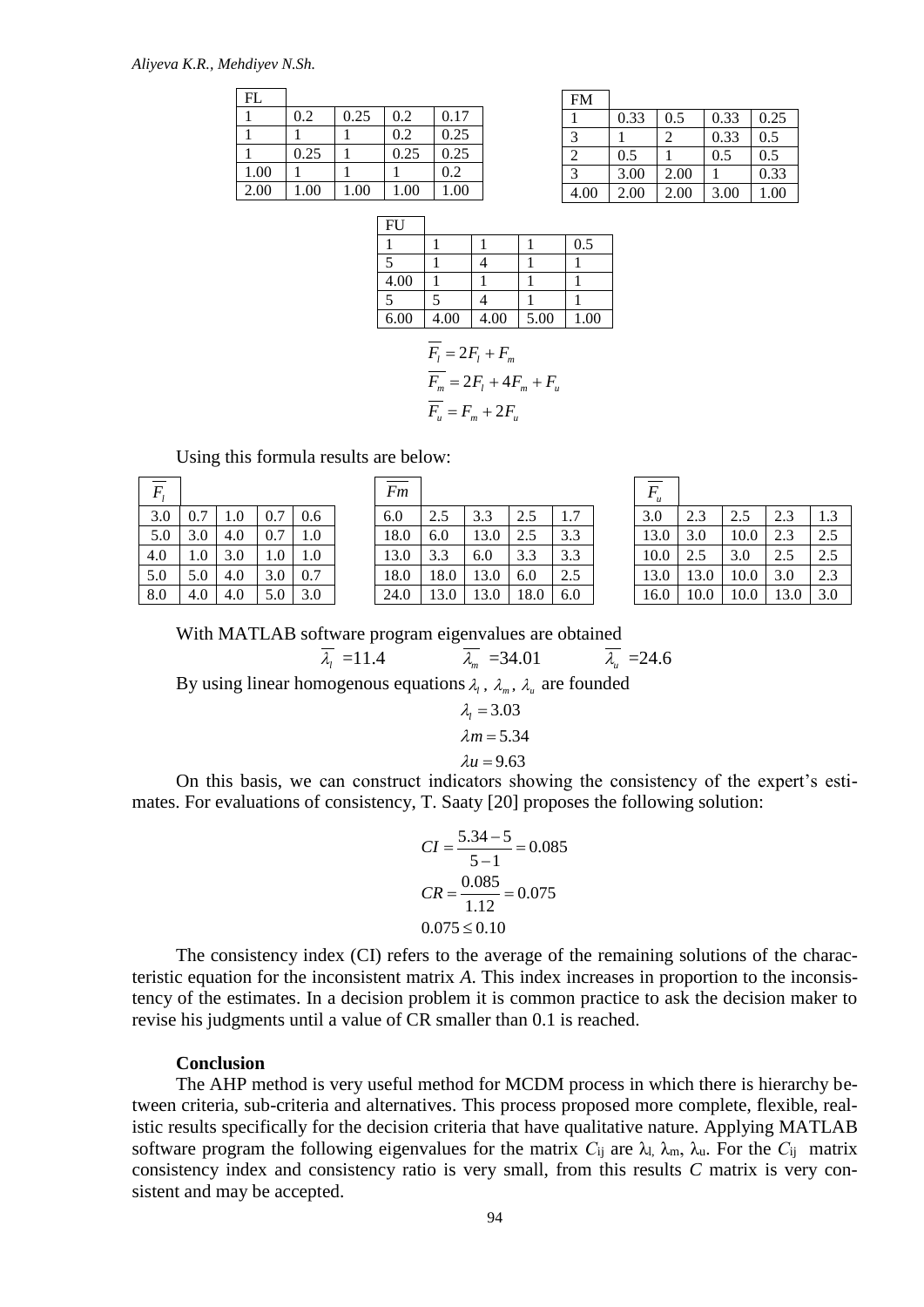## **References**

1. Lamata M.T., Pelaez J.I. A method for improving the consistency of judgments.// International Journal of Uncertainty, Fuzziness and knowledge Based Systems. – 2003. – Vol.10,  $-$  Issue 6. – Pp.677-686.

2. Li H.L., Ma L.C. Adjusting ordinal and cardinal inconsistencies in decision preferences based on Gower Plots. // Asia-Pacific Journal of Operational Research. – 2003. – Vol.23. – Pp.329-346.

3. Basile L., Dapuzzol L. Weak consistency and quasilinear means imply the actual makin. // International Journal of Uncertainty Fuzziness and Knowledge-Based Systems. – 2002. – Vol.10. – Pp.227-239.

4. Luo Z.Q. A new revising method for judgment matrix without consistency in AHP. // System Engineering Theory and Practice. – 2004. – Vol.6. – Pp.83-92.

5. Wang Y.M., Fan Z.P. Fuzzy preference relations: aggregation and weight determination. // Computers and Industrial Engineering. – 2007. – Vol.53. – Pp.384-388.

6. Fan Z.P., Jiang Y.P., Mao J.Y. A method for repairing the inconsistency of fuzzy preference relations. // Fuzzy Sets and Systems. – 2006. – Vol.157. – Issue 1. – Pp.20-33.

7. Chiclana F., Herrera F. and Herrera-Viedma E. Integrating multiplicative preference relations in a multipurpose decision making model based on fuzzy preference relations. // Fuzzy Sets and Systems. – 2001. – Vol. 122. – Pp.277-291.

8. Fan Z.P., Ma Y.P., Jiang Y.H. and Sun L.M. A goal programming approach to group decision making based on multiplicative preference relations and fuzzy preference relations. // European Journal of Operational Research. – 2006. – Vol.174. – Pp.311-321.

9. Ma J., Fan Y.P., Jiang J.Y. and Mao L.M. A method of repairing the inconsistency of fuzzy preference relatio. // Fuzzy Sets and Systems. – 2006. – Vol.157. – Pp.20-33.

10.Wang T.C., Chen Y.N. A new method on decision-making using fuzzy linguistic assessment variables and fuzzy preference relations. / The processing of the 9th world multi-conference on Systemic Cybernetics and Informatics, Orlando. – 2005. – Pp.360-363.

11.Herrera F., Herrera-Viedma E. Choice functions and mechanisms for linguistic preference relations. // European Journal of Operational Research. – 2000. – Vol.120. – Pp.144-161.

12.Herrera F., Herrera-Viedma E. and Chiclana F. Militiaperson decision-making based on multiplicative preference relations. // European Journal of Operational Research. – 2001. – Vol.129. – Pp.372-385.

13.Herrera F. and Martinez L. A model based on linguistic 2-tuples of dealing with multigranular hierarchical linguistic contexts in multi-expert decision making. / IEEE Transactions on Systems, Man, Cybernetics. – 2001. – Vol.31. – Pp.227-234.

14.Xu Z.S. Goal programming models for obtaining the priority vector of incomplete fuzzy preference relation. // International Journal of Approximate Reasoning. – 2004. – Vol.36. – Pp.261-270.

15.Xu Z.S. Deviation measures of linguistic preference relations in group decision making. // Omega. – 2005, 33. – Pp.249-254.

16.Zhu J.J., Wang M.G. and Liu S.X. Research on several problems for revising judgment matrix in AHP. // System Engineering Theory and Practice. – 2007. – Vol.1. – Pp.90-94.

17.Wang X.G. and Guo Q. The priority of fuzzy complementary judgment matrix and its application in procurement tenders for government project. / 2010 17th International Conference on Industrial Engineering and Engineering Management. – 2010. – Pp.148-151.

18.Zhang X., Yue G., Liu X. and Yu F. The Revising Method for Fuzzy Judgment Matrix without Ordinal Consistency. / In Proceeding.

19. Saaty T.L., Vargas L.G. Inconsistency and rank preservation. // Journal of Mathematical Psychology. – 1984, 28 (2).

20. Saaty T. The Analytic Hierarchy Process. – New York: McGraw-Hill, 1980.